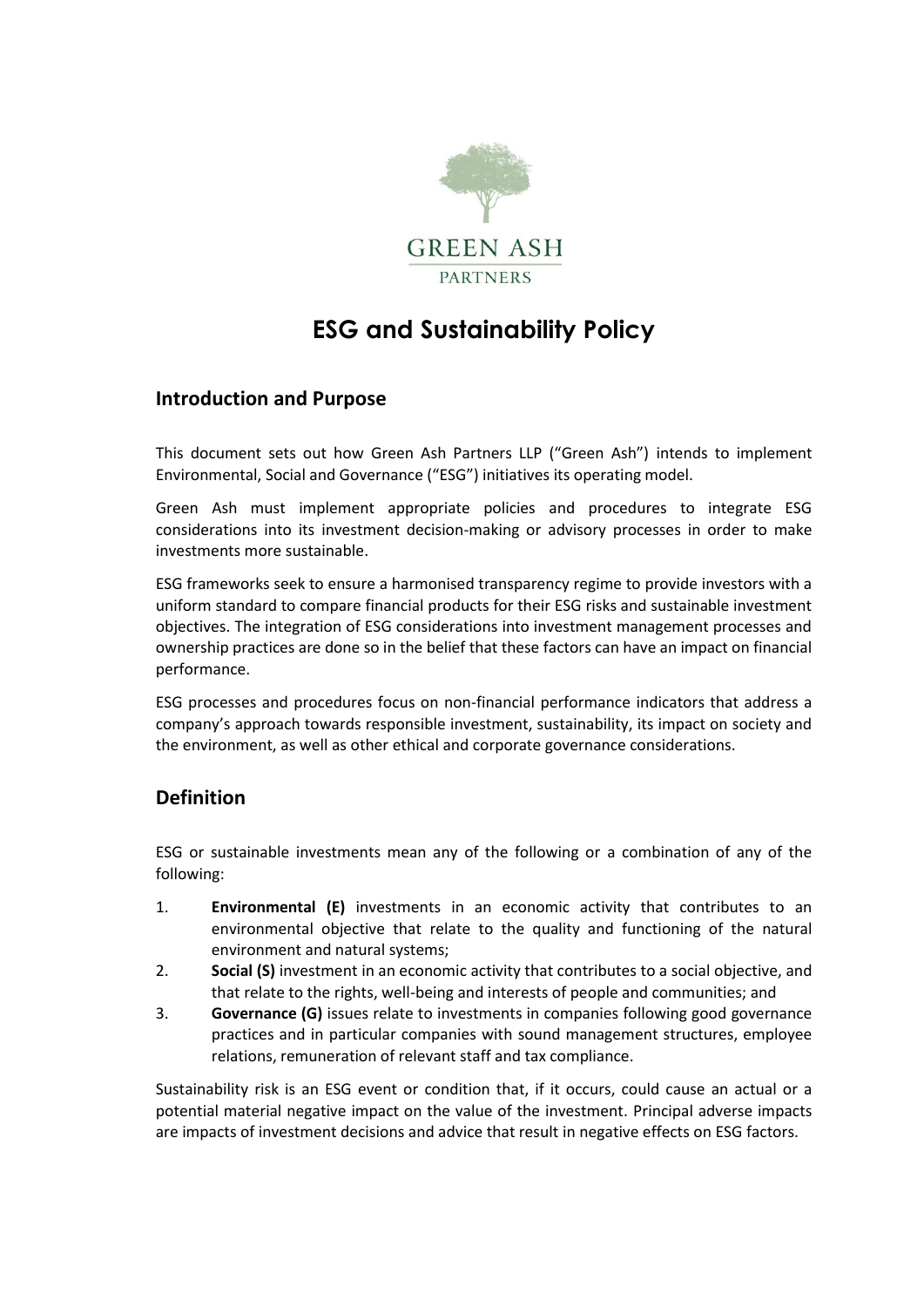# **Application**

This policy applies to Green Ash when providing investment management or advisory services to its clients.

## **Policy**

Green Ash will adopt the following overarching policies relating to business conducted and ensure it is published on the firm's website.

### **Corporate Governance**

The governing body of Green Ash takes ultimate responsibility under its terms of reference for ensuring sustainability risks are embedded within organisational procedures, systems and controls to ensure that they are properly taken into account in the investment and risk management processes. The governing body will be responsible for ensuring that adequate resource and expertise is allocated within the firm for the integration of ESG risks.

The governing body will be responsible for the identification, recording, management and where necessary disclosure of conflicts of interest relating to the integration of ESG risks and factors in accordance with Green Ash's Conflicts of Interest Policy.

A Senior Manager(s) will be allocated responsibility with their individual Statement of Responsibilities for the integration of ESG risks throughout the business model.

#### **Risk Management**

Green Ash's risk management function will ensure that risk management systems include ESG risks when establishing, implementing and maintaining an adequate and documented Risk Management Policy. Risks in this regard will be defined as the risk of fluctuation in the value of positions in the fund's portfolio due to ESG factors.

### **Product Governance**

Green Ash will, where relevant, ensure ESG factors are taken into account when identifying the target market and within the product review process.

#### **Investment and Due Diligence**

Green Ash shall factor in ESG risks, where it is appropriate for the strategy, when selecting and monitoring investments, designing written policies and procedures on due diligence and implementing effective arrangements. ESG risks will always be taken into consideration when making investment decisions or providing investment advice. Where applicable, Green Ash shall develop engagement strategies, including for the exercise of voting rights, where available, with a view to reducing the principal adverse impact of investee companies on sustainability factors.

#### **Disclosure**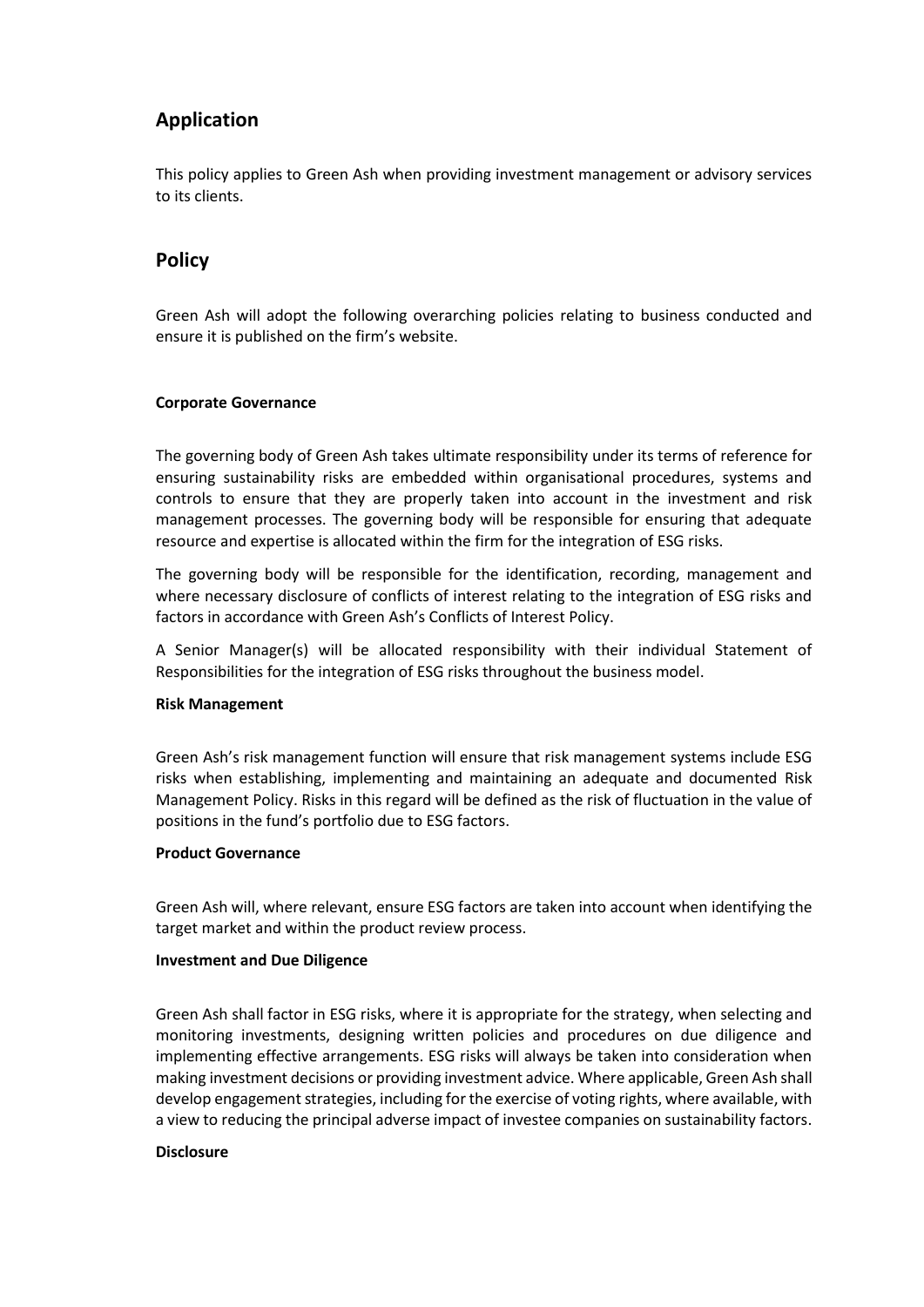Green Ash will disclose how ESG risks are integrated in the investment decision- making and advisory process on its website. It will disclose the integration of sustainability risks to potential investors in its pre-contractual information and will provide periodic reports to investors on the contribution of investment decisions to the sustainable investment objectives and on how the investment strategy is aligned with the sustainable investment objectives.

#### **Annual Assessment and Review**

The firm shall ensure that any information published as per above is kept up to date. Any amendments made shall require a clear explanation of this on the website.

### **Procedure**

Green Ash implement the following systems and controls relating to sustainable investments and sustainability risks.

### **How Green Ash incorporates sustainability risk into investment management or advisory process.**

Green Ash's approach to integrating sustainability risks is as follows:

As part of the process to undertake appropriate due diligence on investments, the firm will generally conduct a level of research on each company or issuer which will give the Investment Manager an understanding of the company or issuer. This may include a consideration of fundamental and quantitative elements such as financial position, revenue, capital structure etc. It may also involve qualitative and non-financial elements such as the company's approach to ESG factors and consideration of Sustainability Risks.

The firm integrates these ESG factors and this Sustainability Risk assessment into its investment research process and its risk management process – both initially and on an ongoing basis for the duration of the period any strategy holds an investment or pursues a particular investment strategy.

In respect of dedicated ESG portfolios, the firm's investment approach and decision-making processes are based on clearly defined investment objectives, investment policies, investment strategy, investment restrictions and risk management parameters, as contained in this Appendix.

Factoring an assessment of the likely impact of Sustainability Risks into the investment decisionmaking process has the potential to impact the returns of any of the firm's investment strategies. For example, it is possible that such an assessment may influence a decision by the firm not to make an investment or dispose of an existing investment that would otherwise be considered as attractive to invest in or retain when confining the factors considered to financialrelated elements such as financial position, revenue, capital structure etc. Accordingly, an ESG Orientated portfolio may underperform or perform differently relative to other comparable funds that do not promote environmental and/or social characteristics.

It is important that the firm has a Remuneration Policy that is consistent with the integration of sustainability risks and is in line with the sustainable investment target of its ESG dedicate strategies. As such the firm discloses its remuneration at both a firm and risk taker level for each sub-fund it manages in the annual reports.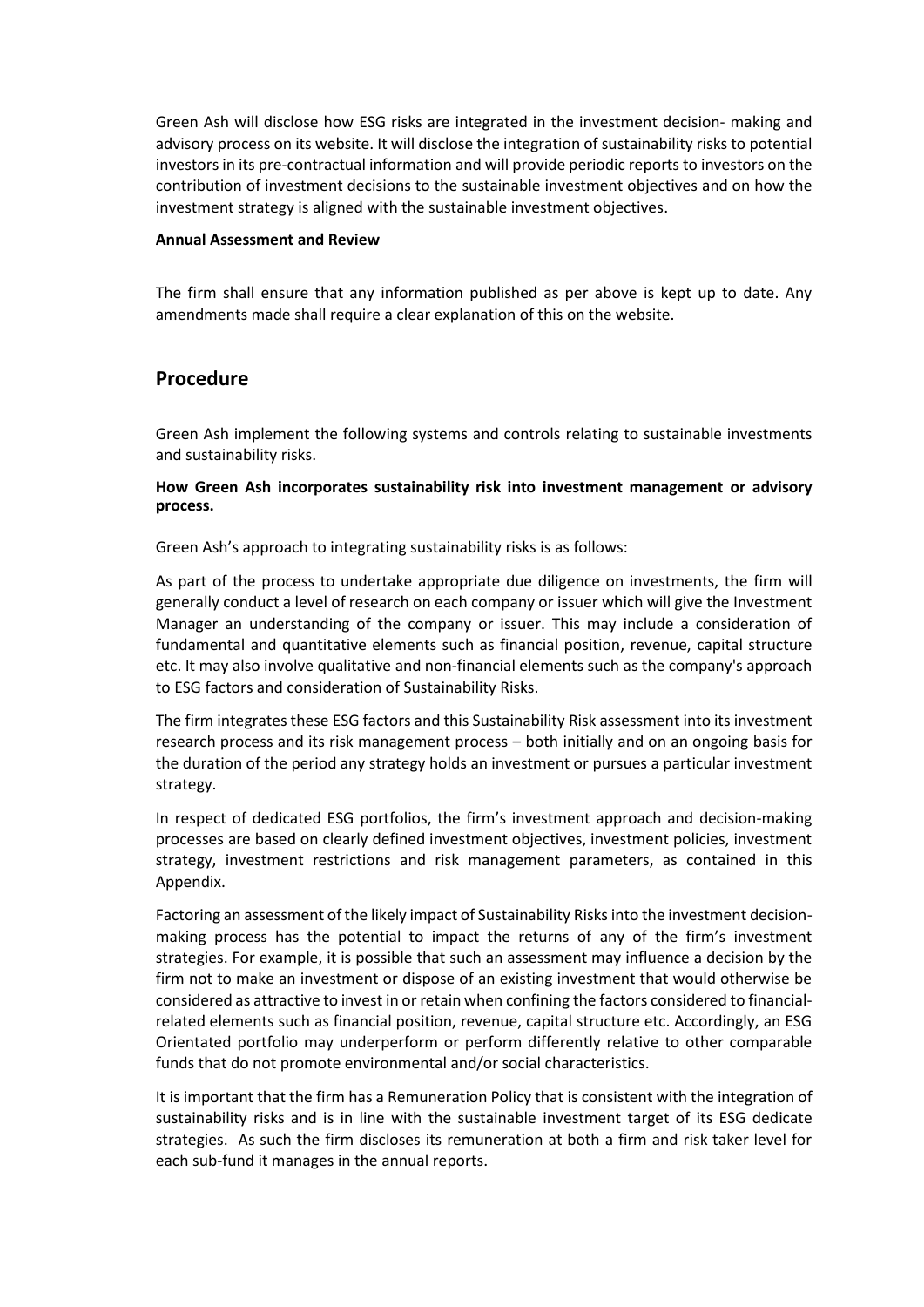#### **How Green Ash's target of sustainable investments is ensured.**

Green Ash's approach to meeting its target for sustainable investment is:

The firm currently has one investment product that has sustainable investment as its objective. This product is the Sustainable Short Duration Credit fund, a UCITs sub-fund, and it has no designated reference benchmark. In order to deliver on the sustainable investment objective, the firm incorporates ESG criteria into the selection of its holdings. All three (3) criteria of the ESG policy, including environmental, social and governance, will be used by the Investment Manager in order to screen companies that are taking positive steps to meet and exceed ESG and sustainability goals, whilst excluding industries and companies that do not, including companies involved in the weapons, coal or tobacco industry. For this purpose, external ESG metrics are used to rate the relevant ESG risk of each security, as well as to decide the weightings or exclusions of the relevant securities.

The ESG metrics provided by the external ESG provider are developed on the basis of screening and ranking potential constituents according to their ESG credentials relative to their industry peers. The Investment Manager integrates these ESG metrics into its investment approach and ESG investment methodology which the Investment Manager then applies when selecting securities and constructing the Sub-Fund's portfolio.

Whilst there the firm does not explicitly adhere to a EU Climate Transition Benchmark or EU Paris aligned Benchmark in accordance with Regulation (EU) 2016/1011 of the European Parliament and of the Council (20) is available, the firm monitors the carbon intensity of its ESG dedicated strategies ensuring that the number is low relative to both traditional benchmark indices and the peer group, as evaluated by MSCI ESG ratings and rankings. This helps to ensure the firm continues in its effort of attaining the objective of reducing carbon emissions in view of achieving the long-term global warming objectives of the Paris Agreement.

#### **Sustainable Investments**

Green Ash's current approach to sustainable investments that will be disclosed on its website (in line with any guidance/templates from European Supervisory Authorities 'ESAs') is as follows:

- a description of the environmental or social characteristics or the sustainable investment objective;
- **■** information on the methodologies used to assess, measure and monitor the environmental or social characteristics or the impact of the sustainable investments selected for the financial product, including its data sources, screening criteria for the underlying assets; and
- the relevant sustainability indicators used to measure the environmental or social characteristics or the overall sustainable impact of the financial product.